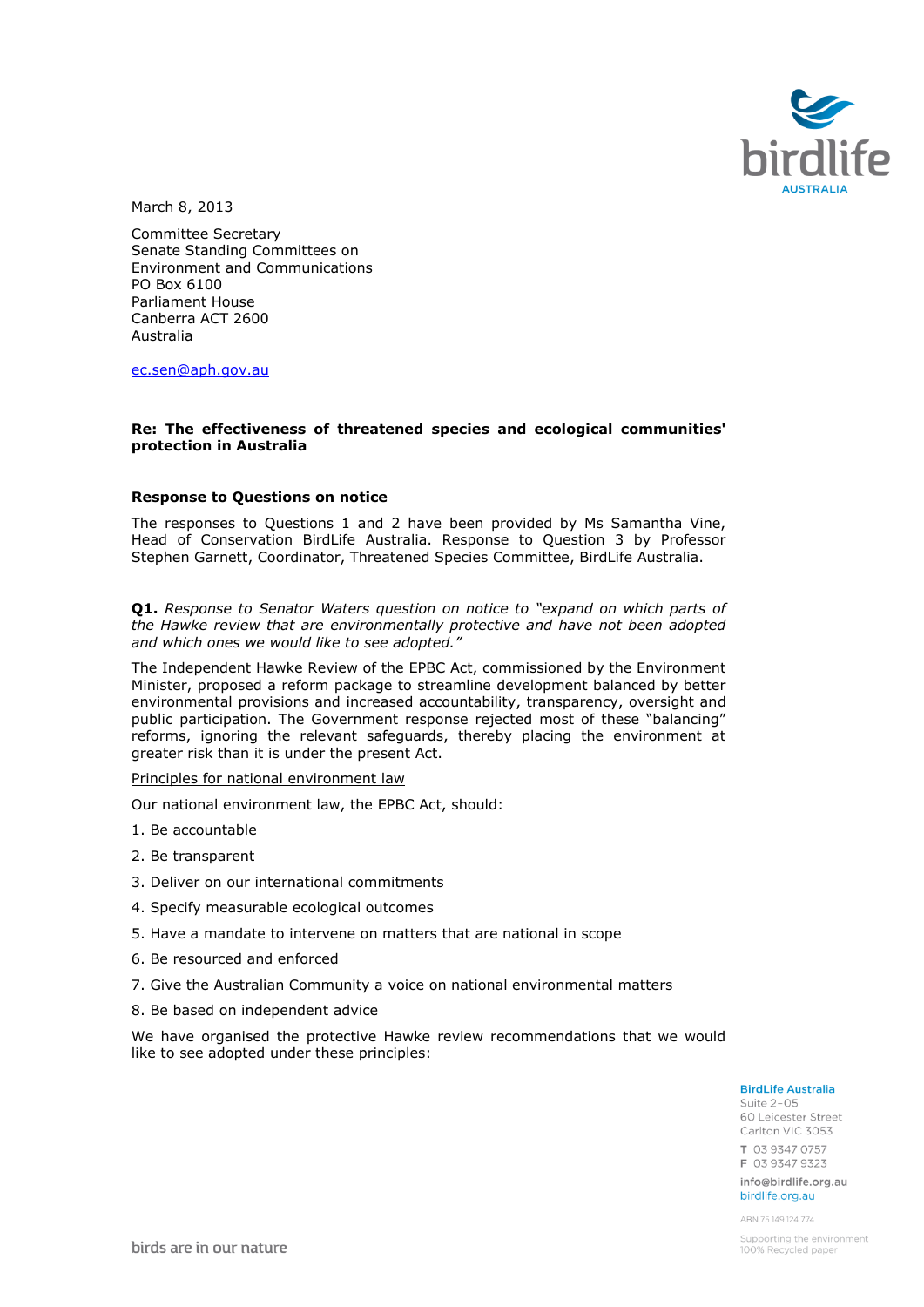

# **Be accountable**

a. The Act should require that **national environmental accounts** are developed (*Recommendation 67*), produced annually, and include Matters of National Environmental Significance (MNES). Within this the IUCN Red List Index could be used to provide a measure of performance in the threatened species protection and management.

b. The Act should establish an **Independent Environment Commission** to provide objective, science-based advice to the Minister to improve decision-making and ensure greater transparency and accountability (*Recommendation 71*). The Commission should be responsible for independent monitoring, audit, compliance and enforcement activities under the Act.

c. The Act should prescribe mandatory **decision-making criteria** for ecological outcomes (*Recommendation 43*). All actions should be legally required to maintain or improve ecological outcomes, or to demonstrate a net improvement in national environmental accounts (for each relevant MNES).

d. **Regional Forest Agreements** require an **independent review** and a more rigorous approach to auditing. A process for public input and sanctions for serious non-compliance are required. The full protections of the Act should apply to forest activities where the terms of the RFAs are not being met (*Recommendation 38*).

# **Be transparent**

a. Transparency in decision-making must be maintained and improved. Current proposals do not go far enough, for example **statements of reasons** for all decisions made by the Minister and delegates under the Act should be released at time of the decision (*Recommendation 44(1)(c)).*

b. The Act must provide **greater access to the courts** for public interest litigation. The Government's Rejection of **Recommendations 48-53** is a key failure of the Government's response to provide suitable checks and balances for proposals to "streamline" processes.

c. A core element of Hawke's reform package was to provide for environmental performance audits and inquiries. The Australian Government should be subject to regular environmental performance audit under a new specialist Environmental Performance Audit Unit in the Australian National Audit Office, provided for under the Auditor-General Act 1997.

# **Deliver on our international commitments**

a. **Critical habitat** must be protected, with impacts on critical habitat equated to impact on species, and consideration given to the critical habitat required under climate change (*Recommendation 12 (1*)). However we feel that the critical habitat register should be retained and its remit expanded.

b. The Environment Minister requires **powers to develop and implement management plans** to protect the values of World Heritage properties, National Heritage Places and Ramsar wetlands where the collaborative processes have not produced effective plans (*Recommendation 34).*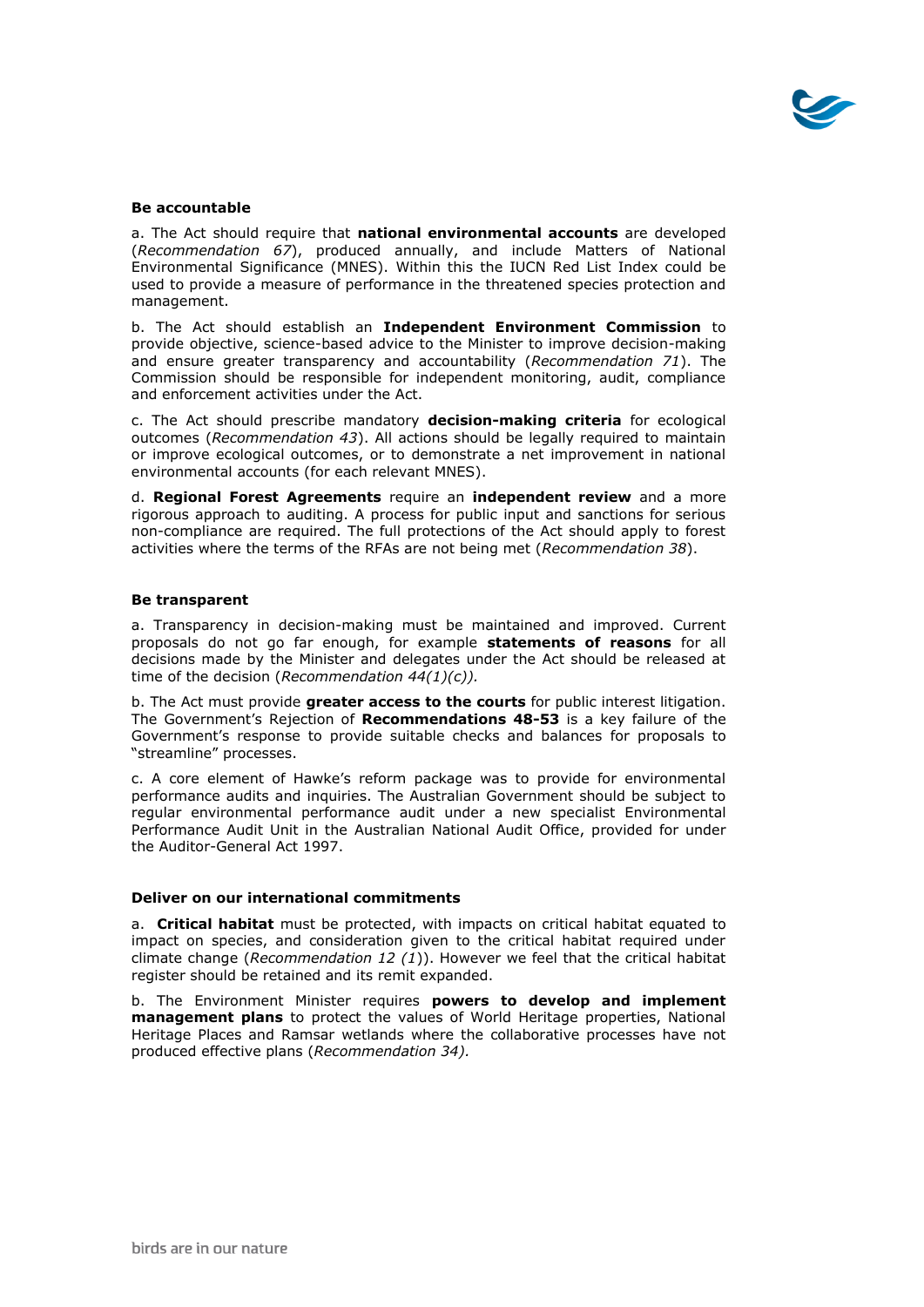

# **Specify measurable ecological outcomes**

a. The Act should specify required ecological outcomes. This could be delivered through specified reporting periods for MNES, such as on recovery plans and threat abatement plans to ensure accountability. The Government agreed the Act should include provisions that enable the auditing of environmental outcomes (performance audits) (*Recommendation 61*).

#### **Have a mandate to intervene on matters that are national in scope**

a. The **primary object** of the Act should be 'to protect the environment' (*Recommendation 3*).

b. The Act, and the way it is administered, needs to better reflect the **principles of Ecological Sustainable Development** (*Recommendation 2*).

c. The process proposed in the Government response for listing **ecosystems of national significance** under the Act is too restrictive and inflexible.

d. The **National Reserve System** should be included as a MNES.

#### **Be resourced and enforced**

a. **Cost recovery** mechanisms under the Act are needed to ensure that the Environment Department is adequately resourced to ensure operation of the Act and monitor performance (*Recommendation 62*).

b. A **Reparation fund** should be established (*Recommendation 60*).

### **Give the Australian Community a voice on national environmental matters**

a. We strongly support the creation of a **call in power** for 'plans, policies and programs' that may have a significant impact on a MNES to better deal with cumulative impacts.

# **Be based on independent advice**

a. The quality of **Environmental Impact Assessment (EIA)** information needs to be substantially improved. An industry Code of Conduct for consultants supplying information for EIA and approval under the Act should be developed and the Minister, or the Environment Commission, should audit assessment information (including protected matters) to test assertions made in EIAs (*Recommendation 24*).

b. The Environment Commission should also be tasked with establishing a process to free consultants from their **commercial dependency** on proponents.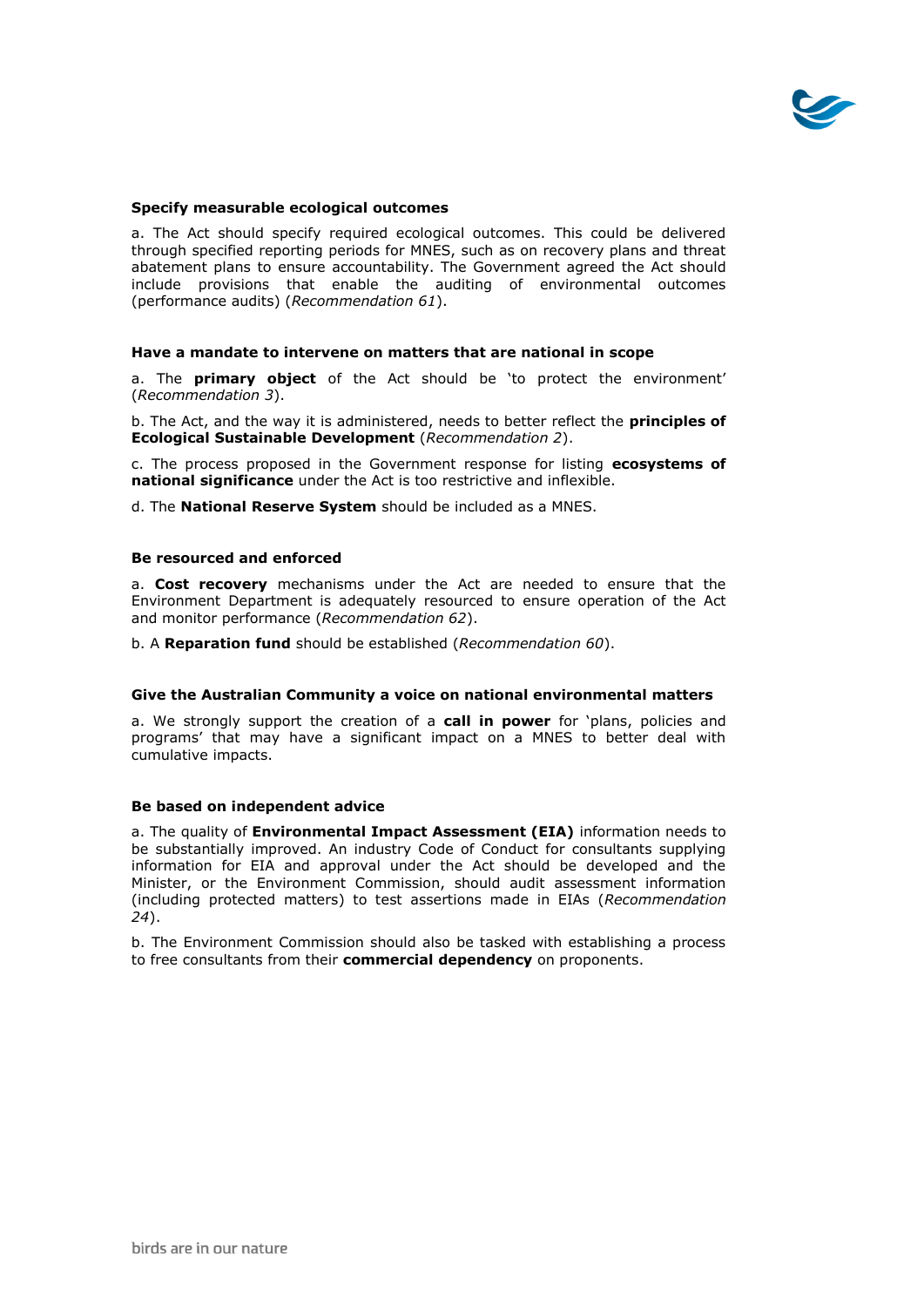

**Q2.** *Response to Senator Cameron question on notice for "any recommendations from BirdLife Australia about the operations of COAG to improve its effectiveness in protecting threatened species."*

COAG's standing council on Environment stated aims of implementing a national partnership approach to the conservation and management of land, water, the marine environment and biodiversity at the landscape and ecosystem scale, and to building resilience in a changing climate provide a mandate to improve the effectiveness of threatened species protection.

### **Deliverables include:**

- 1. Revised Native Vegetation Framework
- 2. Implementation Plan identifying priority elements of Australia's Biodiversity Strategy, National Reserve System Strategy
- 3. National Representative System of Marine Protected Areas and Native Vegetation Framework to be developed across jurisdictions.
- 4. Develop step change opportunities to improve biodiversity conservation and natural resource management activity in terrestrial and marine environments.

The implementation plan for Australia's Biodiversity Strategy should recommend mechanisms for **implementing recovery plans**. This would also be a 'step change opportunity to improve biodiversity conservation'.

In our submission we emphasised that recovery programs for threatened species are effective and can be cost efficient where adequate resources and expertise have been applied. However, despite the significant time that has been invested in listing and drafting recovery plans, progress in implementation has been poor. Progress in managing threats the threatened species has also been rated as poor nationally.

Given the escalating biodiversity crisis, responses will need to be substantially scaled up because the current level of conservation action is outweighed by the magnitude of threat. Resources available to the protection of Australias threatened species are grossly inadequate to the task of preventing extinction and improving the conservation status of those species most in need.

We also refer to the committee an analysis of threatened species legislation and planning laws conducted by The Australian Network of Environmental Defenders Offices (ANEDO). They have found here too that the problem lies in implementation: while the laws in some jurisdiction look good on paper, they are not effectively implemented. Time frames for action and performance indicators are largely absent. Effective implementation is further hampered by a lack of data and knowledge about the range and status of biodiversity across Australia. A clear finding of this report is that threatened species laws in all jurisdictions needed to be reviewed, strengthened, and fully resourced and implemented. Given the decline in biodiversity noted in each state and territory, combined with increasing population pressures, land clearing, invasive species and climate change, now is not the time to be streamlining and minimising legal requirements in relation to threatened species assessment. Instead of pursuing the so-called 'green tape' agenda, COAG could be examining ways to strengthen and improve implementation of threatened species legislation across all jurisdictions.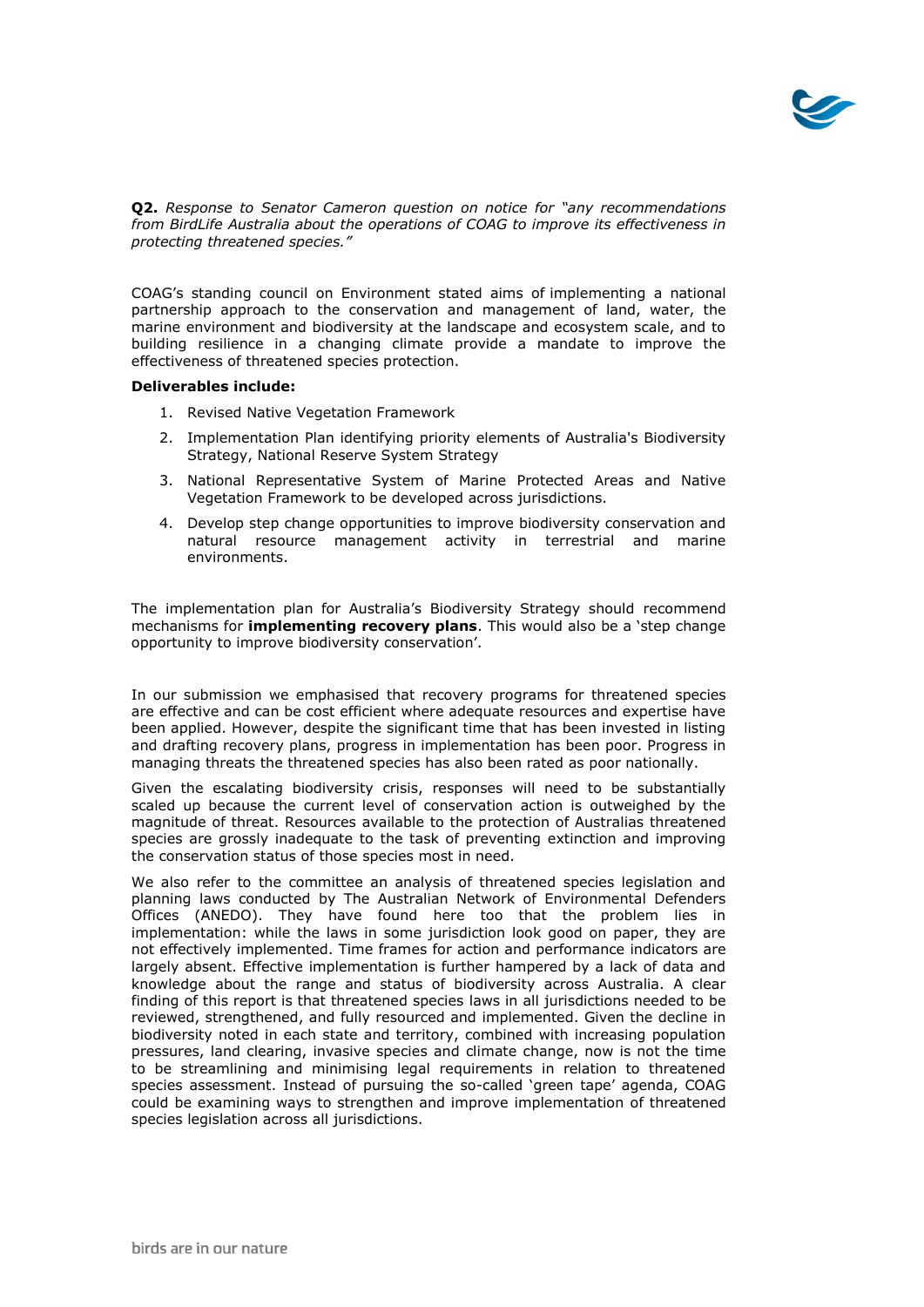

**Q3.** *Response to Senator Waters question on notice to "to reflect on the success of the near-threatened category in Queensland and perhaps expand on any further recommendations for that to be applied nationally."*

Queensland is not the best place to look for success in threatened species management in any category as investment levels are low and concentrated on relatively few species. For the record, the Queensland Recovery Action Database identifies 23 species and 8 subspecies of bird listed as Near Threatened (NT) under the Nature Conservation Act. Of these 3 species and 3 subspecies are listed as medium to high priority for both the State and NRM Groups. While government has not funded actions relating to any NT species, there is an increased awareness of NT taxa within non-government with non-government groups. Both BirdLife Australia and private individuals have organized surveys of at least some taxa and made the results freely available as well as discussing the conservation requirements of the different NT species with land managers.

Nationally, we see greater scope for NT within the EPBC Act as a flag for potential developments, particularly for sites where development could push taxa from NT into threatened categories if conducted inappropriately. Thus the presence of NT taxa at a site would not preclude development but would be accounted for in any management.

**Point 4.** *Revisions to the EPBC Act list. This was not a question on notice but I am taking the opportunity to provide greater context to my answer to the first question put to me by the Chair on the reliability of the IUCN Red Listing process run by BirdLife Australia (BLA).* 

Since 2003 BirdLife Australia has had a process, praised by BirdLife International as being among the most thorough in the world, for maintaining currency in the list of threatened Australian bird species. The basis of the process is the Threatened Species Committee (TSC), a committee of about 20 technical experts deliberately chosen from across the country for their knowledge of birds and bird listing practices, and including many government officers, a leading bird taxonomist and two members from BirdLife International (BLI). BLI has responsibility for bird listing under the IUCN and their members on the TSC ensure that the IUCN Red List categories and criteria are applied in a manner consistent with international practice. Committee procedures and membership are governed by BirdLife Australia subcommittee rules with membership endorsed by BirdLife Australia's Research and Conservation Committee.

Each year there is a scan of all Australian bird species to assess whether there is any reason to change their status. If a reason for change is suspected, a short query is put to the TSC that lists the current status, the proposed status and the reasons for change. This is backed by whatever supporting evidence can be assembled. The scanning and query development has usually been undertaken by the committee's coordinator, but often at the behest of, and in collaboration with, BirdLife Australia members or others. There is then an email discussion of the merits of the change, extra experts are invited into the discussion if required, the veracity of claims is interrogated and a response to the question negotiated. The question, final response and a transcript of the email discussion is then passed to BirdLife Australia's Research and Conservation Committee, which has additional technical expertise, for consideration. If they endorse the recommendation it is sent